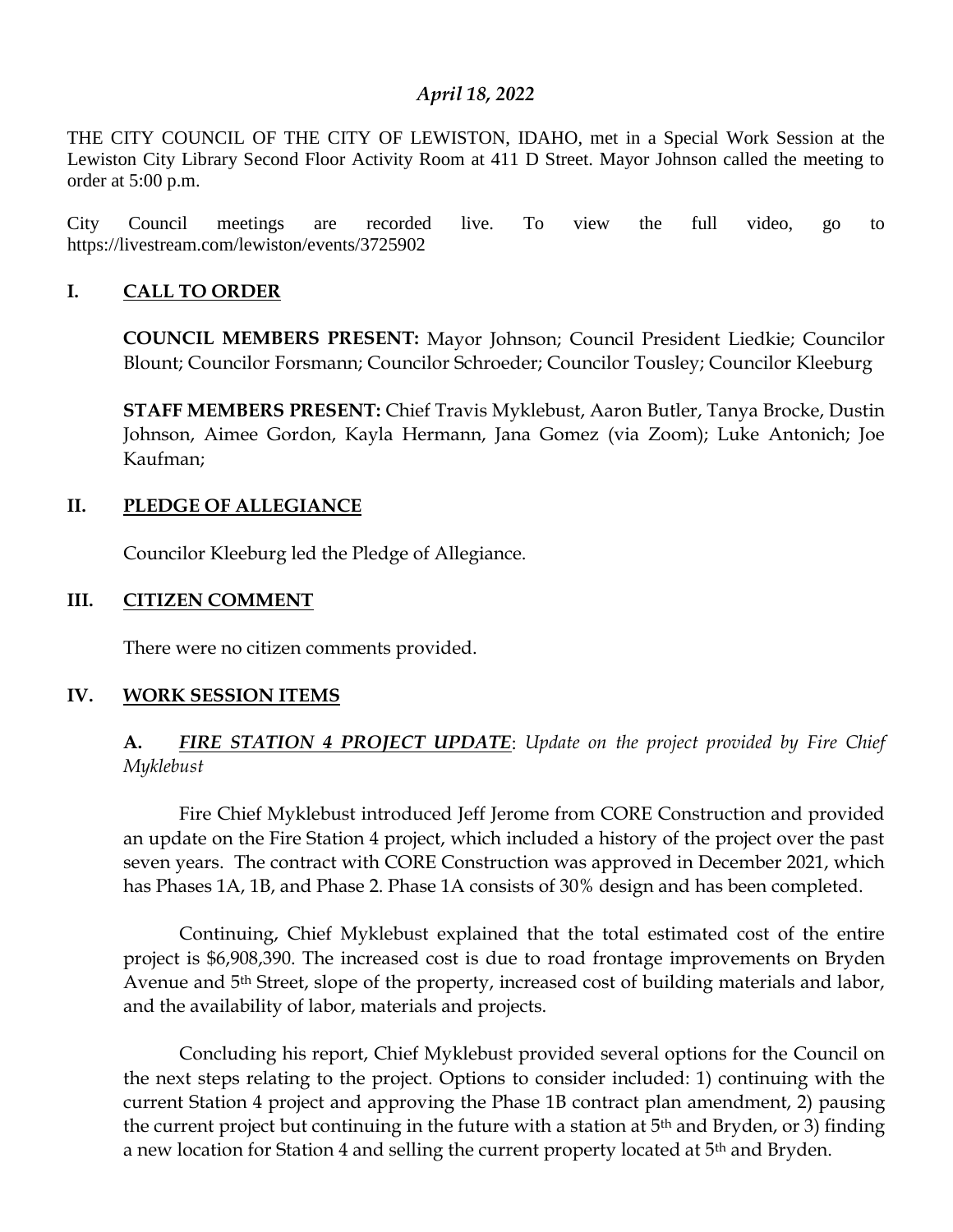After discussion and questions from Councilors, Mayor Johnson directed staff to work with the Legal Department and CORE Construction to bring the contract plan amendment to the May 2nd meeting for Council consideration.

**B.** *STORMWATER: Overview of the report prepared by Aspect Consulting to guide the finalization and potential adoption of the City of Lewiston Stormwater user fees* 

Public Works Director Johnson provided background information and introduced John Knutson and Bill Rice from Aspect Engineering. The purpose was to identify city stormwater capital improvement program needs, plan for new city stormwater regulatory requirements, identify and evaluate stormwater program funding alternatives and implement the preferred stormwater program funding approach. Most of the project was completed in 2020 but the project went on hold during the coronavirus pandemic.

Mr. Knutson and Mr. Rice presented an overview of the City's National Pollutant Discharge Elimination System Phase II (NPDES II) Municipal Separate Storm Sewer System (MS4), an assessment of the Stormwater project and program needs. Mr. Knutson and Mr. Rice explained funding options and recommended the City implement stormwater user fees. These fees are a common national approach, are a fee for services like water and sewer and are implemented by ordinance. Continuing, Mr. Knutson and Mr. Rice presented a map outlining the two potential service areas, "Pipetown" and "Swaletown", as well as examples of fee rates. Mr. Knutson and Mr. Rice concluded their presentation with the recommended next steps.

After Council discussion and questions, Public Works Director Johnson ended his report and noted the Resolution for Stormwater User Fees would be presented for Council's consideration at the April 25, 2022 meeting.

# **V. UNFINISHED AND NEW BUSINESS**

## **A.** *CITY COUNCILOR COMMENTS*:

None.

# **B.** *CITY BOARDS AND COMMISSIONS LIAISON UPDATES*

None.

## **C.** *MAYOR COMMENTS*

None.